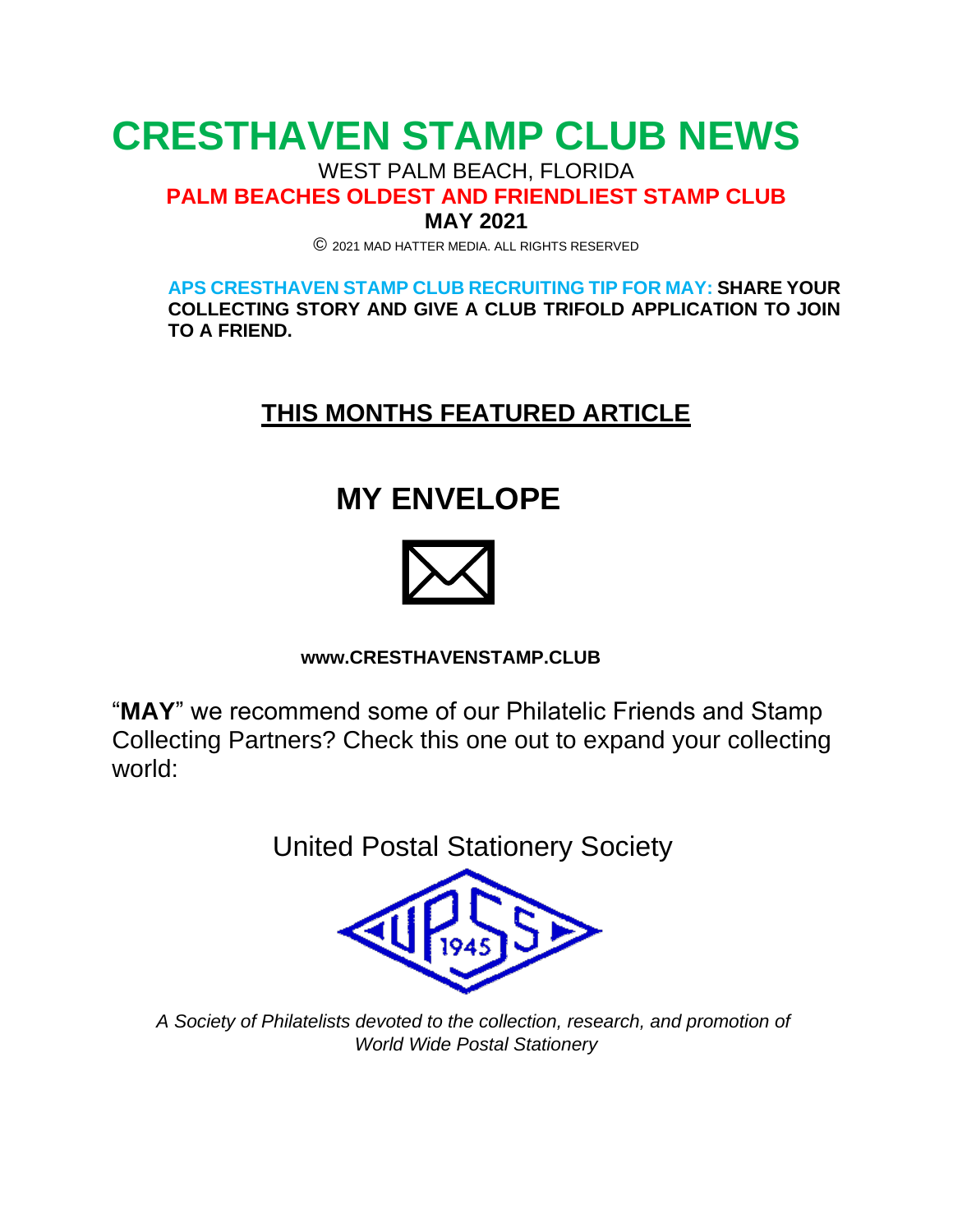### **MAY 2021 TABLE OF CONTENTS**

**Volume 8, No. 5, Whole No. 83**

**Page 3: MY ENVELOPE by BETTY BRODIE**



**Page 4: FROM THE PUBLISHER**

**Page 5: FLAGLER COUNTY, FL. PHILATELIC ODDS AND ENDS by JUAN RIERA**

**Page 8**: **STAMP CLUB NEWS**

**Page 9: PAN-AMERICAN GAMES by PAT HENSLEY**

**Page 11: REMEMBER THEN ALL**

### **ANNOUNCEMENTS**

**Annual Meeting Schedule** can be found on our webpage: [www.cresthavenstamp.com](http://www.cresthavenstamp.com/)

#### WELCOME NEW MEMBERS

.

**ARNOLD KAMINSKY, LAKE WORTH MIKE ROGERS, POMPANO BEACH PAUL HURTUHISE, DAVIE** Everyone say "HI" at the next club meeting

WELCOME NEW CLUB OFFICERS: **JUAN RIERA – VICE PRESIDENT RICHARD KAYE – SECRETARY** Thank you for volunteering your service

We also want to thank **MICKEY PANZER and ARNOLD ZENKER** for their many years of service to the Cresthaven Stamp Club! Well done!

#### **NATIONAL PHILATELIC LITERATURE AWARDS RECEIVED: PAGE 10**

CRESTHAVEN STAMP CLUB NEWS May 2021, Page 2

#### **INFORMATION YOU NEED 2021 IMPORTANT CLUB CONTACTS**

**PRESIDENT**: BOB BURR 561-267-1903 **VICE PRESIDENT:** JUAN RIERA at meeting **SECRETARY:** RICHARD KAYE at meeting **TREASURER**: HARRY CLIFFORD at meeting **WEBMASTER:** MICHAEL SWOPE via cresthavenstamp.club

> **MEETINGS 2nd & 4th TUESDAYS**

> > **ALL MEETINGS 1** PM **– 3 PM**

**2605 Barkley Drive West, West Palm Beach, FL**

**FULL SCHEDULE AT Cresthavenstamp.club**

#### **ARTICLE & NEWS SUBMISSION**

➢ CALL or EMAIL US:. You may call me at 561.758.6497. **Please leave a message!** Thanks, Dan.

➢ EMAIL: [dmaddalino@aol.com](mailto:dmaddalino@aol.com) i

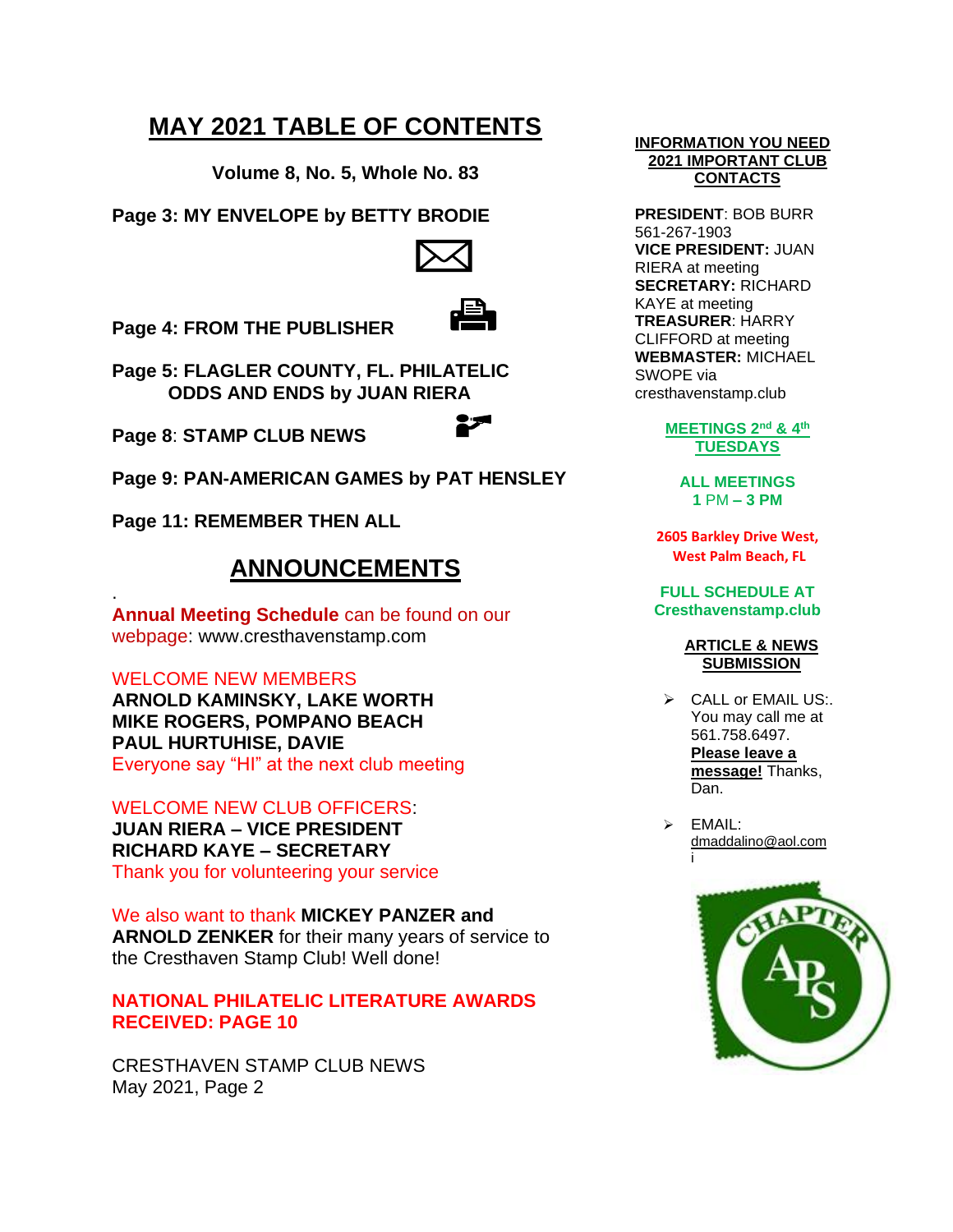### **MY ENVELOPE BETTY BRODIE**

I have a priority mail envelope I received (see below) in 1998. It is a plain brown envelope with Priority Mail tape along both edges. The cost of Priority Mail in 1998 was \$3.00. The price for a single stamp was 32 cents. There are no 32 cent stamps on the envelope. The sender, a stamp dealer, chose to use 18 stamps, priced 2 cents, 10 cents, and 18 cents, from the years 1940, 1974, and 1981. The Postal Service carefully cancelled each stamp(s) with the date April 17, 1998. This is why the cover is so interesting and why I kept it.

The major part of the envelope is covered with a block of eight Space Achievement stamps, Scott #1919, issued in 1981, valued at 18 cents each. The six purple stamps, B postage are Scott #1818, also valued at 18 cents, and was also issued in 1981.The two single 18 cent stamps, Scott #1931, are part of the American Architecture Series issued in 1981. Thus far there is \$2.88 of the postage needed.

The 10 cent stamp, Scott #1541, was issued in 1974. This Rhodochrosite stamp is usually presented as a diamond shape, with 10c at the top. Its position here adds the attraction of a numbered selvage. Finally, a 2 cent stamp, Scott #900, of an Anti-aircraft Gun, Army and Navy, part of the National Defense Issue of 1940.

I looked for a theme, and could not find one. I looked for a color code, and could not find anything beyond miscellaneous, So, I finally looked at shape, and decided that was the closest (sic) I could come. That and, yes, it is an interesting cover, don't you think?



[**Publisher**: Most Cresthaven Stamp Club members know that Betty Brodie has been a collector and competitive exhibitor of Art on Stamps. However, what Betty has shown us in this article is the beauty of Stamps AS Art. It is said that beauty is in the eye of the beholder, and it is easy to behold the beauty of, apparently, unintended symmetry of the placement of the stamps on this cover. I felt it immediately upon seeing this for the first time. I hope some of you do as well.  $\Box$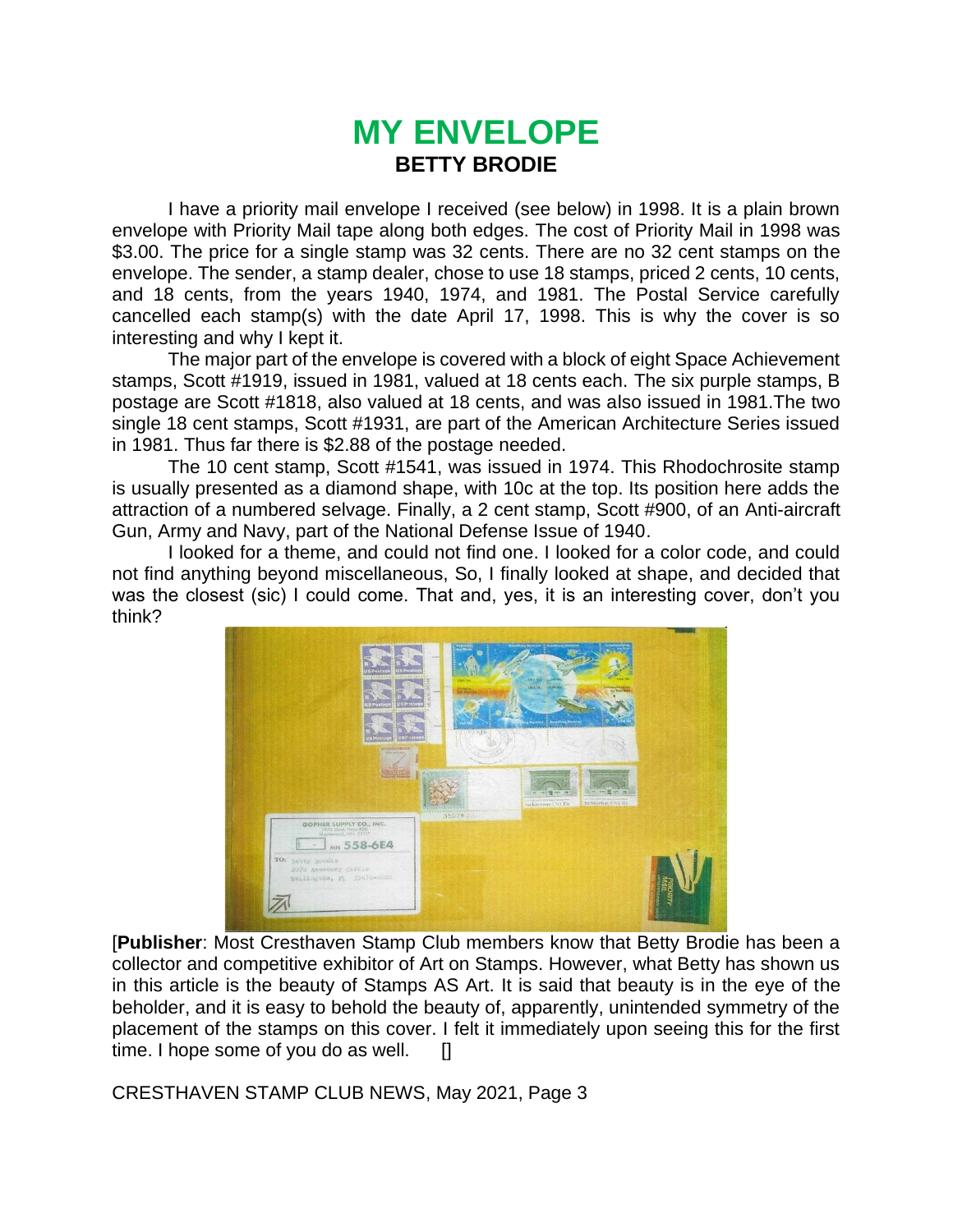## **FROM THE PUBLISHER … DAN MADDALINO** dmaddalino@aol.com



.

 Advice. We've all given some and we've all gotten some. Advice. For the most part, we believe that advice is a good thing. Of course, it's good when we are giving it. The advice we give has been handed down to us after it has been tested for many decades and proven to be valuable. But what about bad advice? Oh, I'm sure we have all gotten some, and

given some of that as well. Car buying, the Stock Market, men's ties and ladies' shoes have always had their share of good advice and bad advice. Even stamp collecting can boast of having harbored both good and bad advice. New stamp collectors are not joining organized philately and seeking mentors, they are turning to the internet and philatelic publications for guidance and advice. As a result, they are getting some untested bad advice.

A national magazine aiming at both dealers and collectors boasts several monthly columns intended to help their readers do well on their chosen paths (dealers vs collectors). However, in the February 2021 issue, the author of a usually outstanding column gave some well-intended but very bad advice to collectors. Actually, this bad advice is a corruption of age-old good advice, and it has been repeated so many times over the last few years that we are starting to believe it to be good advice.

The age-old good advice had been "Buy the best you can afford". The new collector (typically aged 8-14) has a very limited amount of disposable income to develop a collection. To keep their interest high, they must routinely add to their collection. Thus, they should be directed to "buy the best they can afford" (with their limited funds). However, this advice has been corrupted into "Do not buy intermediate quality, save your money and only buy the best".

Why is this bad advice? It is bad because the young and new collector will not set aside the little cash that comes their way for a future decade to purchase a scarce investment grade stamp. They will simply quit collecting. This also is true for the working age collector and the retiree. The 98% of collectors either do not have the money or the time to stash their cash and wait. They will (and do) realize that they will be chasing a moving target as they attempt to catch up to the ever-changing market.

The new collector at every age should be celebrated for finding a hobby (stamp collecting) that is FUN. Leave the investment sideshow to the few that do not really enjoy the hobby. When given the opportunity to give Good Advice to a new collector (of any age) tell them: "Collect what you enjoy and buy the best you can afford". The hobby will thank you.

# **NATIONAL PHILATELIC LITERATURE AWARDS RECEIVED: PAGE 10**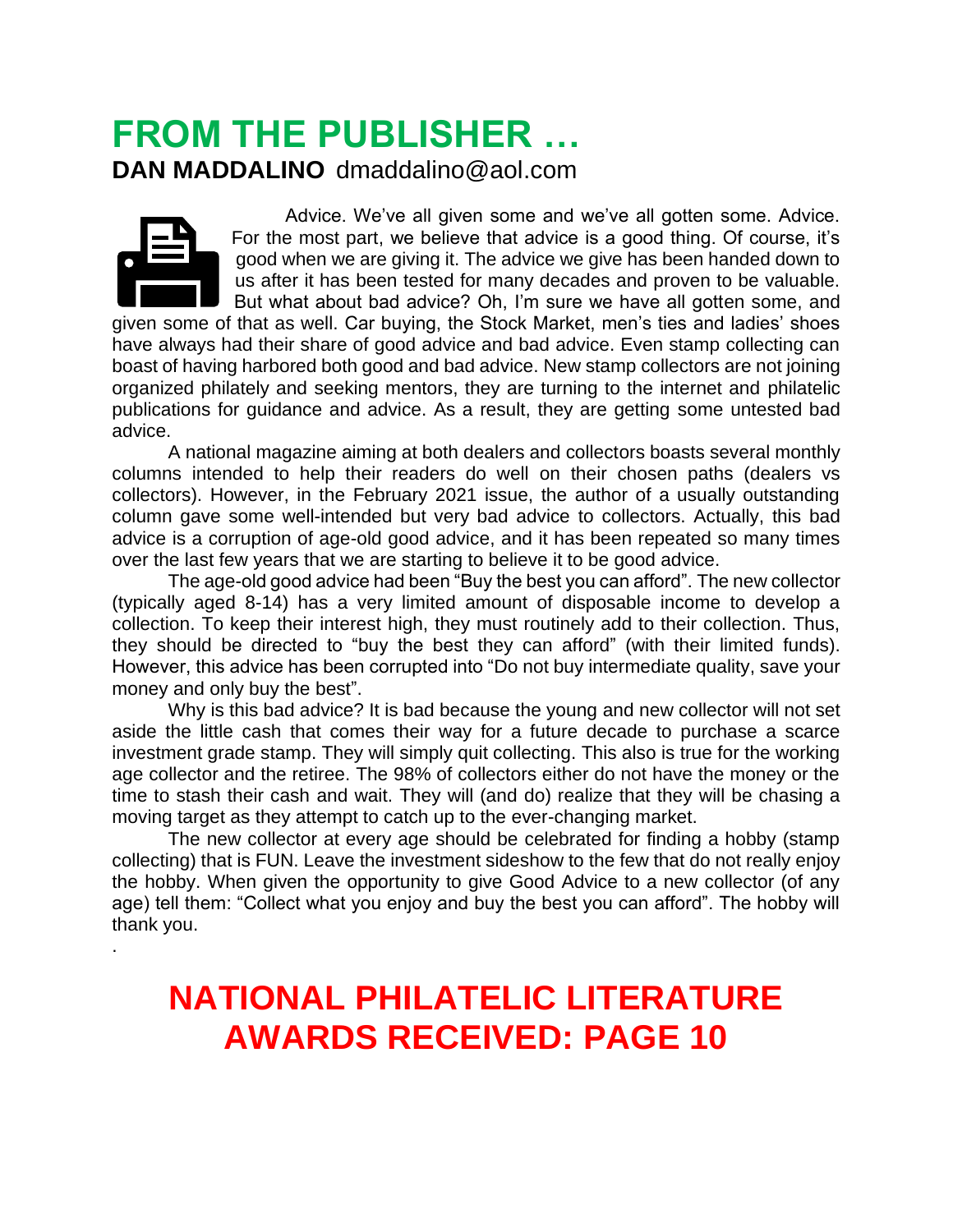## **FLAGLER COUNTY, FL PHILATELIC ODDS AND ENDS JUAN RIERA**

As a lifetime member of the Flagler County Historical Society I periodically receive a historical photograph with 2-4 sentences about that photograph, or an announcement of some event or activity, by email. Occasionally these emails relate to philately and, in this article, I will relay some of this philatelic/postal history while providing some context.

Flagler County is in northeast Florida and is bordered by St. Johns County to the north, Volusia County to the south, Putnam county to the west, and the Atlantic Ocean to the east. The county was created in 1917, taking portions from St. Johns county and Volusia county and, as a matter of fact, some municipal areas fall into Volusia and St. Johns counties. The county is named in honor of Henry Morrison Flagler, who built the Florida East Coast Railway, about a dozen hotels along the Florida East Coast. These had a huge impact on Florida. The county has three cities (Bunnell-the county seat, Flagler Beach, and Palm Coast), two towns (Beverly Beach and Marineland), and thirteen unincorporated communities (Dupont, Espanola, Favoretta, and Korona, to name a few).

In Florida tourist history the area had a "major" tourist attraction shortly before the opening of Disney World on October 1. 1971. That attraction was Marco Polo Park located just west of I-95 near Bunnell. The park consisted of 5,000 acres, of which the first phase, a 500-acre Japanese Garden, was completed and opened on December 28, 1970. The park eventually had rides, an overhead suspended gondola system, a petting zoo, and areas depicting what Marco Polo would have encountered on his travels to Venice, Turkey, India, China, and Japan. The park was never profitable due in large part to not having an easily accessible exit on Southbound I-95, leading tourists to continue southward to Daytona Beach and not return northward, or getting on I-4 and heading to Disneyworld. The park closed in October of 1974. It reopened on May 24, 1975 as Passport to Fun World and closed permanently in 1976. The property is currently the

Plantation Bay Golf and Country Club community. Marco Polo Park has left behind a wonderful legacy of postcards and a song, or a jingle, that was on the radio with its commercials. The jingle was as follows:

"Get into the swim, The place to begin, At Marco Polo Park.

"There's things to do For me and you At Marco Polo Park.

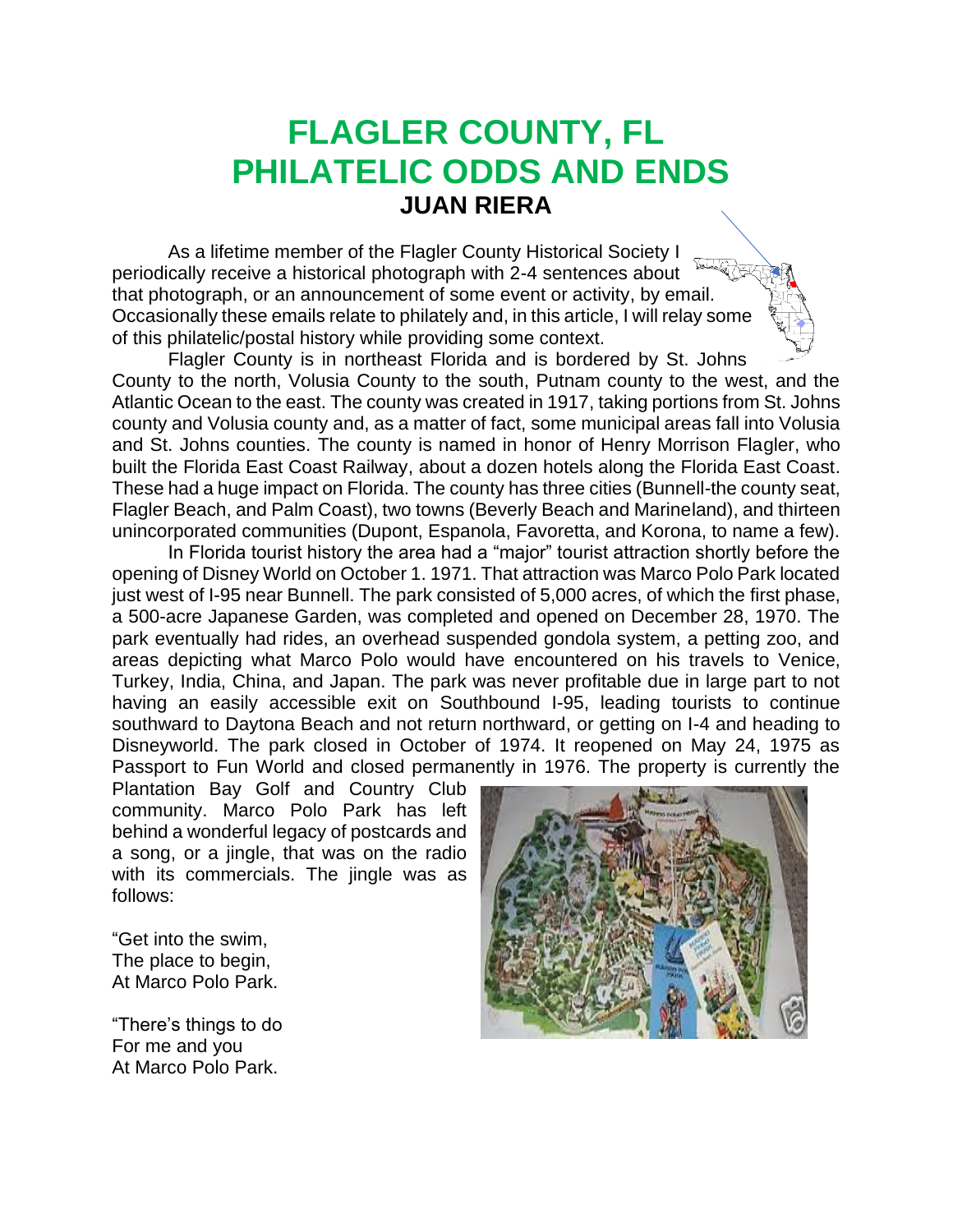"It's fun for you and me, And it's made for you and me. It's Marco Polo, Marco Polo, Marco Polo Park.

"So, get into the swim, The place to begin, At Marco Polo, Marco Polo, Marco Polo Park."

On Monday December 9, 2019, the Flagler County Historical Society sent out an email announcing the peaceful passing of Ray Laurence Mercer on Saturday December 7, 2019, at age 93- he was born in Bunnell on February 20 1926- towards the end of the Florida Land Boom that would slow towards the end of that year. He lived what I think was an outstanding Florida life. At the age of 12 he met Wanda and they fell in love and married on June 8, 1947, after Ray returned from military service in World War II where he earned both a Silver Star and a Bronze Star. He attended the University of Florida having received a Bachelor and Master's degree in Business Education. This led him to be a schoolteacher for six years. His career then led to be a postmaster for 33 years, until he retired, although teaching was in his blood. As a member of First United Methodist Church of Bunnell he taught Sunday School for many years and was the church organist for 70 years. I think this shows that postmasters are integral parts of the community and have a life outside of the postal service.

On Wednesday December 25, 2019, the email sent by the historical society had a picture of Flagler Beach postmistress Leona Moody French and postal clerk Charles Streeter standing in front of the Post Office (right)) on the corner of fourth street and South-Central Avenue in 1951. She was the daughter of Isaac I. Moody, founder of Flagler County, and Dora Lee Moody. She married Harlan Spencer French and became postmistress in 1950, a position she held for nearly 5 years. Flagler Beach was incorporated in April of 1925, The Flagler Beach Fire Department was established in 1926, and the town had a population of 4,484 in the 2010 census.



Isaac I. Moody Jr. was a businessman: turpentine, shingle milling, real estate, and banking. Also a politician: Town of Bunnell councilman, St. Johns County commissioner, and Flagler County's first State Representative. Additionally, in late 1905 or early 1906, he was named postmaster of Bunnell Stop where he had built a post office, a home, and an alcohol distillery near the railroad. He was co-owner and president of the Bunnell Development Company. He died on December 17, 1918, at the age of 44 of Spanish Flu, which he had caught in Tallahassee, Florida.

From an email received March 25, 2020, I've learned that Alva Alonzo Bunnell, for whom the city is named, and his wife, the former Susan Cynthia Goodwin, came to Raulerson, (now Espanola) in the late 1870s. In the early 1890s, he moved about four miles south and set up a sawmill and later a store. The train stopped there to take on fuel, and so the settlement was named Bunnell Stop. He was appointed postmaster for Bunnell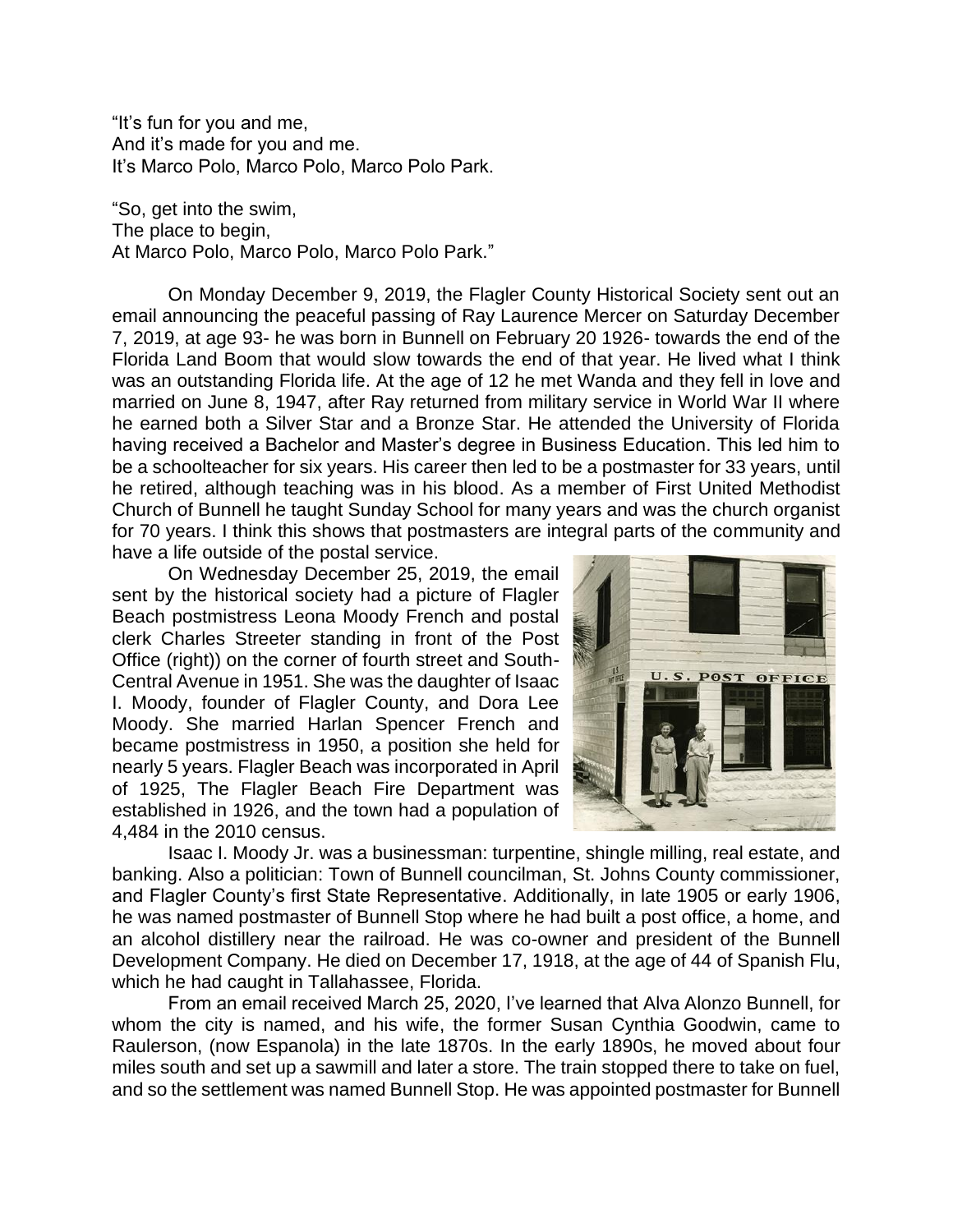in 1892. In addition to the sawmill he was a shingle maker and supplied wood to the area's fledgling rail industry.

Korona, south of Bunnell, was a planned community of the Bunnell Development



Company that targeted the Polish population around Chicago in late 1913. The first 35 polish families arrived in Korona in 1914 via railroad and began building homes and a residence for their new priest, the Rev. Father Andrew Baczyk. His house is shown to the left. Part of it eventually became the community's first post office. Father Baczyk left in 1917 for World War I service and never returned to Korona. This information was in the form of email dated Wednesday, August 12, 2020.

In April of 2019, there was a photo of Eastern Airlines Flight 611 that made an emergency landing at Flagler County Airport in Bunnell on February 7, 1948. The flight

originated in Boston going to Miami with stops in Newark and West Palm Beach. The plane, a Lockheed L-649 Constellation, lost a propeller blade and an engine off the coast of Brunswick, Georgia, and Bunnell was the closest, most convenient airport for an emergency landing. Although I am not sure about this

particular flight, Eastern Airlines had a number of contract air mail flights from the northeast to Miami, particularly connecting Pan Am FAM flights in and out of New York



City and in and out of Miami. So, I would like to think that this emergency landing had airmail on- board.

Flagler County is a beautiful area that is quite tranquil with a rich philatelic history. I hope these tid-bits whet your appetite. **[]**

# FLORIDA POSTAL HISTORY SOCIETY

ON THE WEB AT FPHSonline.com ESTABLISHED 1978

Do you have an interest in Florida Postal History? Then check out our website for a wealth of information covering a wide selection of Florida history. Look us up, or see Juan for info.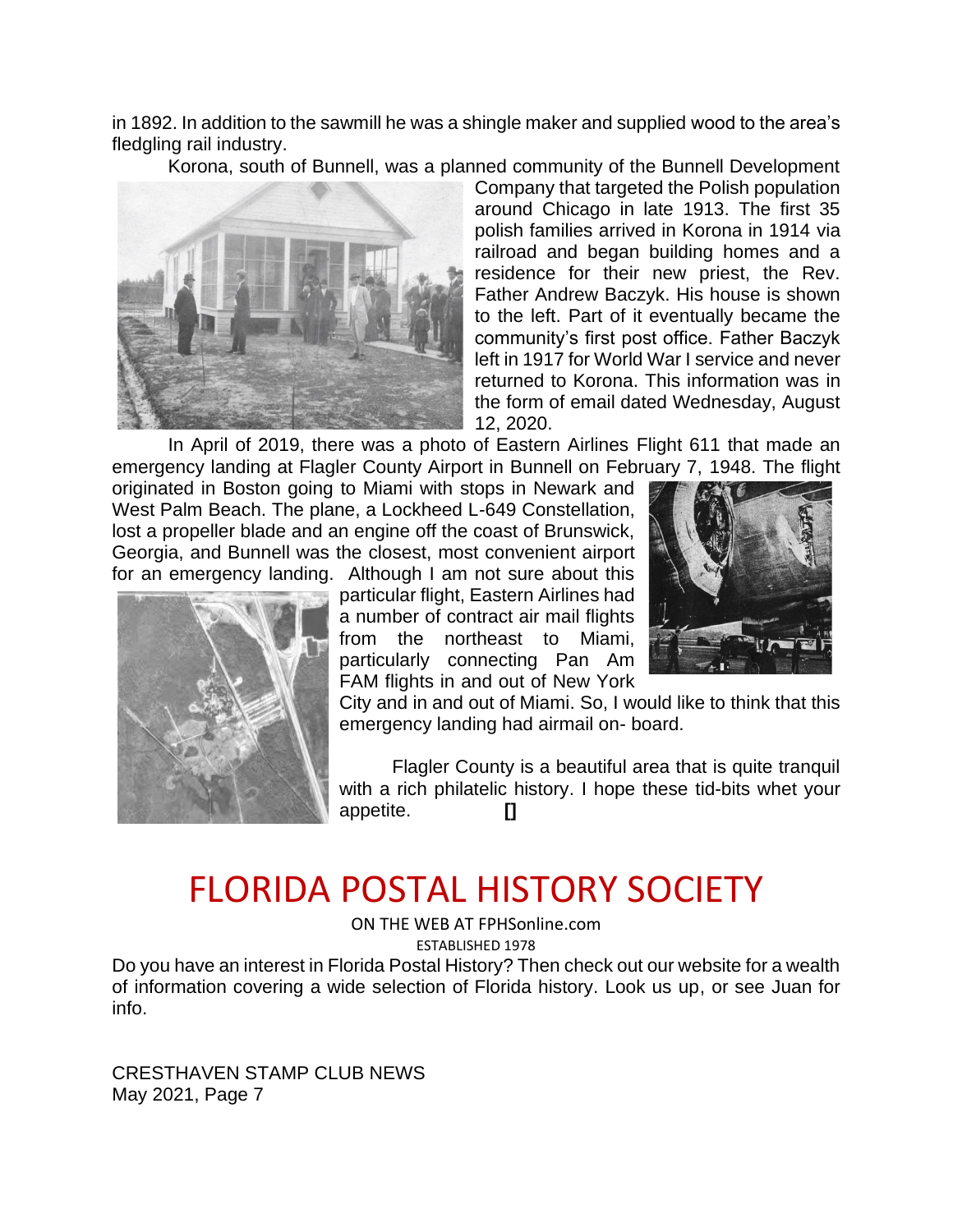# **STAMP CLUB NEWS**

Club **President Bob Burr** announced to the membership that the Cresthaven Stamp Club is now a member of the **American Philatelic Society Mighty Buck Club**. He made the \$12 donation on our behalf.

### ➢ **What is the Mighty Buck Club**

The Mighty Buck Club provides an affordable opportunity to make a BIG difference. We wanted a campaign where we could show our members that donations even in small amounts pooled together can provide much needed funds to improve APS/APRL services and support the hobby.

### ➢ **How will the club support the hobby?**

The Mighty Buck Club supports the hobby by building a designated MBC fund, one buck at a time, for providing:

- Much needed technology, reference literature, and supplies to improve the APS and APRL member services;
- Subsidy funds for additional education programming when possible;
- **Additional journals for the APRL and member use;**
- Additional resources and equipment for use at APS shows;
- **EXECUTE:** Supplies to enhance APC visitors' experiences.

**Mighty Buck purchases** made through the generosity of the many members who contributed to the Mighty Buck Club; here we provide a list of what you have made possible so far!

Laptops, scanners, and other tools for our staff to work from home Hardware to produce hundreds of hours of Stamp Chats, Summer Seminar Online, the Virtual Stamp Show, and the Virtual Postal History Symposium

A new interactive exhibit on the Holocaust Stamp Project, our partnership with Foxborough Regional Charter School

### THANK YOU, BOB FOR HELPING US HELP OUR HOBBY!

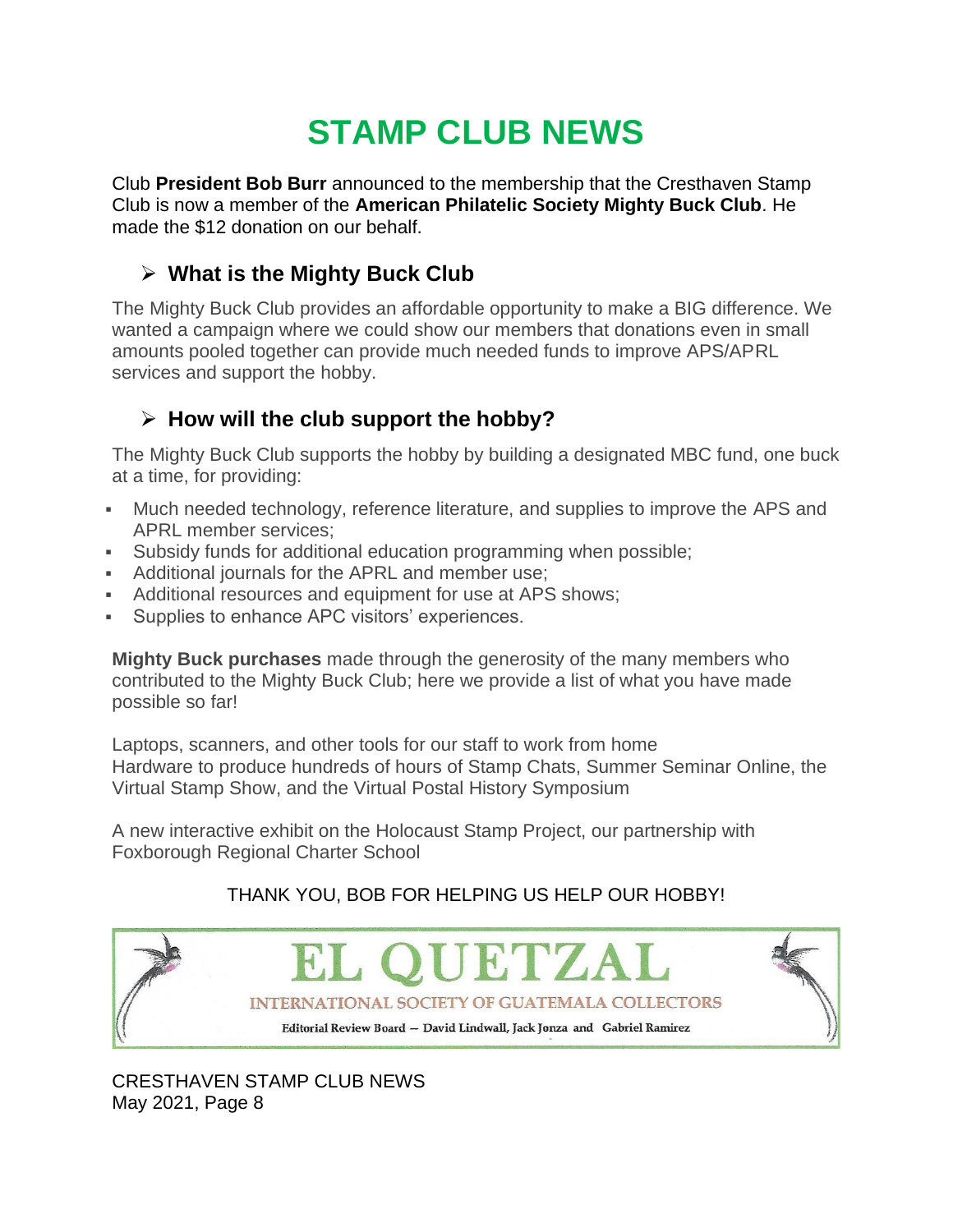## **PAN-AMARICAN GAMES PAT HENSLEY**

Pan American Games – First Day Cover

The Pan American Games is a sporting event held with athletes from North America, South America, Central America, and the Caribbean. It is held every four years. The Pan American Sports Organization (PASO) chooses the host city for the games and also determines which sports will be contested. PASO is an affiliate of the International Olympic Committee. There are 36 sports with 400 events, and over 6000 athletes compete from 41 different countries. Scott# US C56



The first Pan American Games were held in 1951 in Buenos Aires, Argentina. It was supposed to be held in 1942 but was postponed because of World War II. The US has been the top performer at all of the games except in 1952. Canada has participated in every game except the first.

The games feature some unique sports not seen in the Olympic games such as jai alai, bowling and water skiing. Sometimes a sport is featured here as a possibility for it showing up in the Olympics. Equestrian sports first appeared in 1951 at the games.

Sometimes the Pan American Games are a springboard for athletes wanting to go to the Olympics.

The next Pan American Games will be held in Santiago, Chili in 2023.

Original photo of First Day Cover from my husband's collection

Principal Sources:

- 1. [https://olympic.ca/faq-what-are-the-pan-american](https://olympic.ca/faq-what-are-the-pan-american-games/#:~:text=Where%20have%20the%20Pan%20American,host%20the%20Games%20three%20times)[games/#:~:text=Where%20have%20the%20Pan%20American,host%20the%20Games](https://olympic.ca/faq-what-are-the-pan-american-games/#:~:text=Where%20have%20the%20Pan%20American,host%20the%20Games%20three%20times) [%20three%20times.](https://olympic.ca/faq-what-are-the-pan-american-games/#:~:text=Where%20have%20the%20Pan%20American,host%20the%20Games%20three%20times)
- 2. <https://www.britannica.com/sports/Pan-American-Sports-Games>
- 3. [https://www.teamusa.org/News/2019/July/18/The-Pan-American-Games-Begin-Next-](https://www.teamusa.org/News/2019/July/18/The-Pan-American-Games-Begin-Next-Week-What-Are-They-And-Why-Does-It-Matter)[Week-What-Are-They-And-Why-Does-It-Matter](https://www.teamusa.org/News/2019/July/18/The-Pan-American-Games-Begin-Next-Week-What-Are-They-And-Why-Does-It-Matter)
- 4. [https://web.archive.org/web/20120510024646/http://www.ishof.org/pdf/panam\\_games](https://web.archive.org/web/20120510024646/http:/www.ishof.org/pdf/panam_games)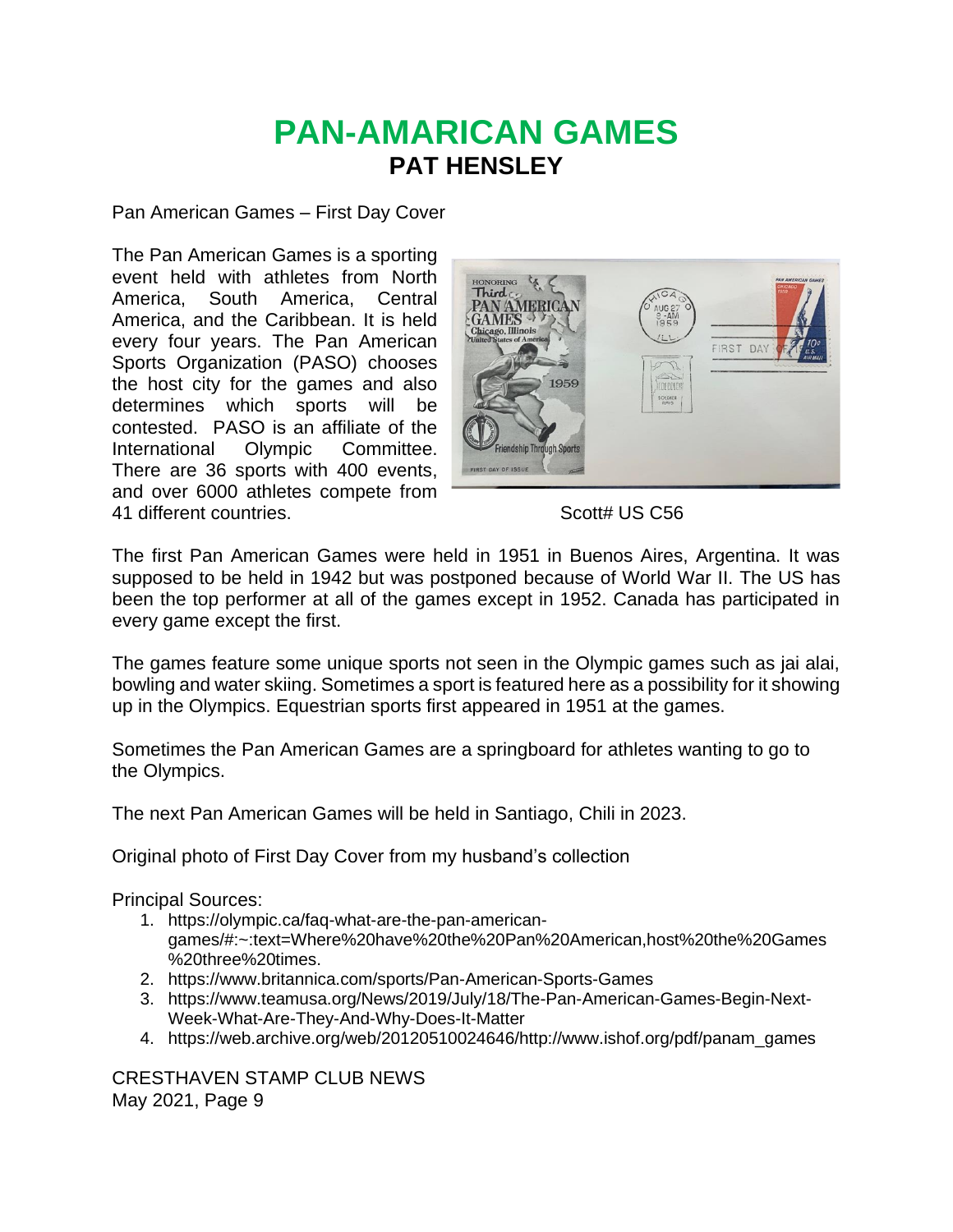### **NATIONAL PHILATELIC LITERATURE AWARDS RECEIVED**

### **CONGRATULATIONS TO CRESTHAVEN STAMP CLUB MEMBER, AND VICE PRESIDENT, JUAN RIERA FOR THESE NATIONAL PHILATELIC LITERATURE AWARDS RECEIVED**

### SARASOTA NATIONAL STAMP EXHIBITION JANUARY 22-24, 2021

**Vermeil:** E.G.Barnhill, *Florida Photographer, Artist, and Promoter*, Florida Postal History Journal.

**Large Silver:** *Giant Magnolia on a Blue Velvet Cloth*, Florida Postal History Journal

### **SCSCAL** OCTOBER 2-4, 2020

**Silver Bronze:** *Remember the Maine! To Hell with Spain!,* Florida Postal History Journal

**Bronze:** *Felix Varela: Social Reformer*, Florida Postal History Journal